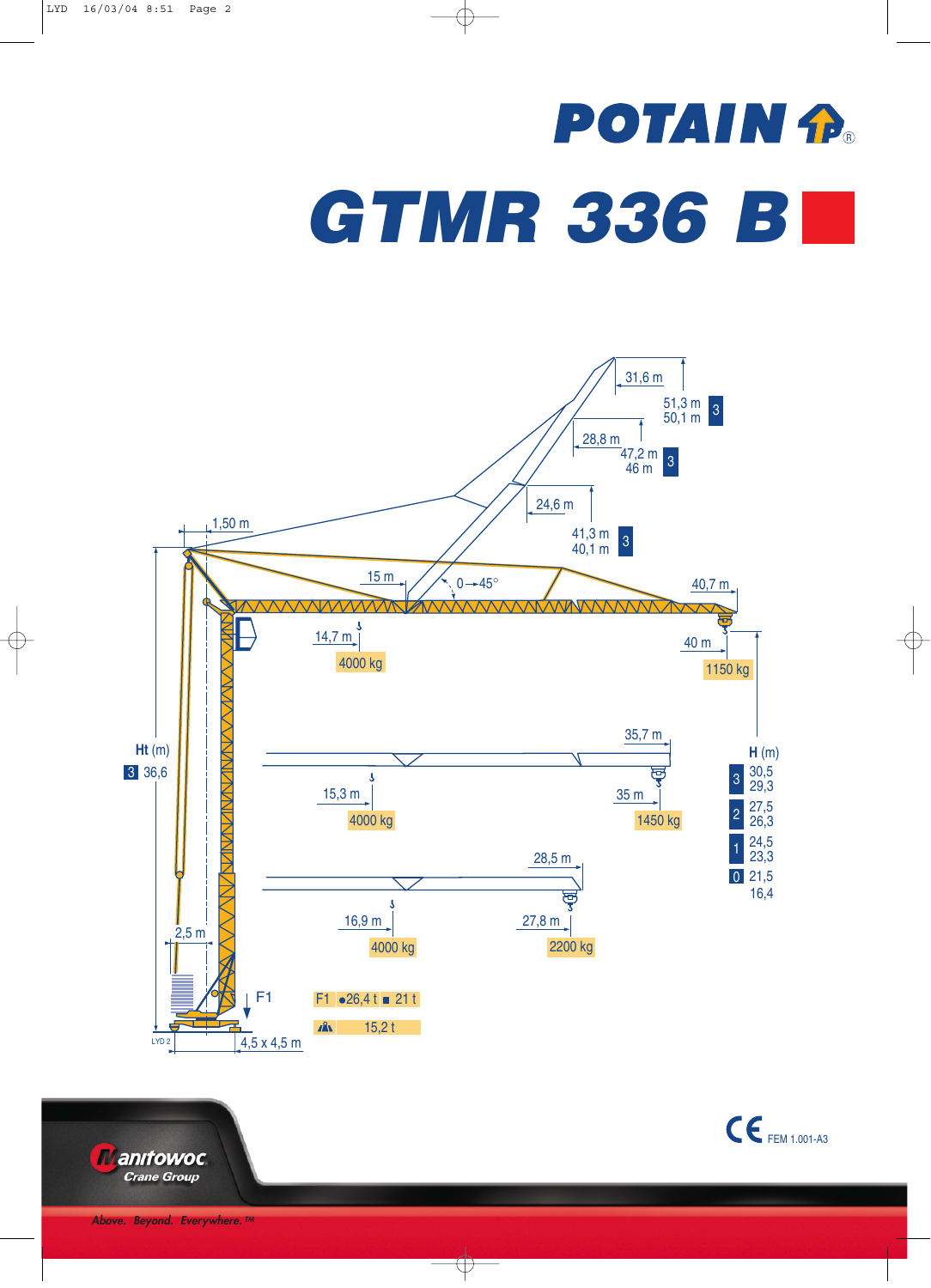



|                           |                                                                                | / D)                                                                                   | GB.                                                                                       | Æ.                                                                                                     |                                                                                                           |                                                                                  |
|---------------------------|--------------------------------------------------------------------------------|----------------------------------------------------------------------------------------|-------------------------------------------------------------------------------------------|--------------------------------------------------------------------------------------------------------|-----------------------------------------------------------------------------------------------------------|----------------------------------------------------------------------------------|
| $\mathbf{A}$              | Chariot distributeur                                                           | Verfahrbare Laufkatze                                                                  | <b>Traversing trolley</b>                                                                 | Carro distribuidor                                                                                     | Carrellino distributore                                                                                   | Carro distribuidor                                                               |
| $\triangle$ <sub>CC</sub> | Chariot distributeur et<br>courbes de charges                                  | Verfahrbare Laufkatze und<br>Lastkurven                                                | Traversing trolley and load<br>diagrams                                                   | cargas                                                                                                 | Carro distribuidor y curvas de Carrellino distributore e curve Carro distribuidor e curva de<br>di carico | cargas                                                                           |
|                           | Réactions en service                                                           | Reaktionskräfte in Betrieb                                                             | Reactions in service                                                                      | Reacciones en servicio                                                                                 | Reazioni in servizio                                                                                      | Reacções em serviço                                                              |
|                           | Réactions hors service                                                         | Reaktionskräfte außer Betrieb Reactions out of service                                 |                                                                                           | Reacciones fuera de servicio                                                                           | Reazioni fuori servizio                                                                                   | Reacções fora de serviço                                                         |
| $\mathbf{A}$              | A vide sans lest (ni train de<br>transport) avec flèche et<br>hauteur maximum. | Ohne Last, Ballast (und<br>Transportachse), mit<br>Maximalausleger und<br>Maximalhöhe. | Without load, ballast (or<br>transport axles), with<br>maximum jib and maximum<br>height. | Sin carga, sin lastre, (ni tren<br>de transporte), flecha y altura assali di trasporto) con<br>máxima. | A vuoto, senza zavorra (ne<br>braccio massimo e altezza<br>massima.                                       | Sem carga (nem trem de<br>transporte)- sem lastro com<br>lanca e altura máximas. |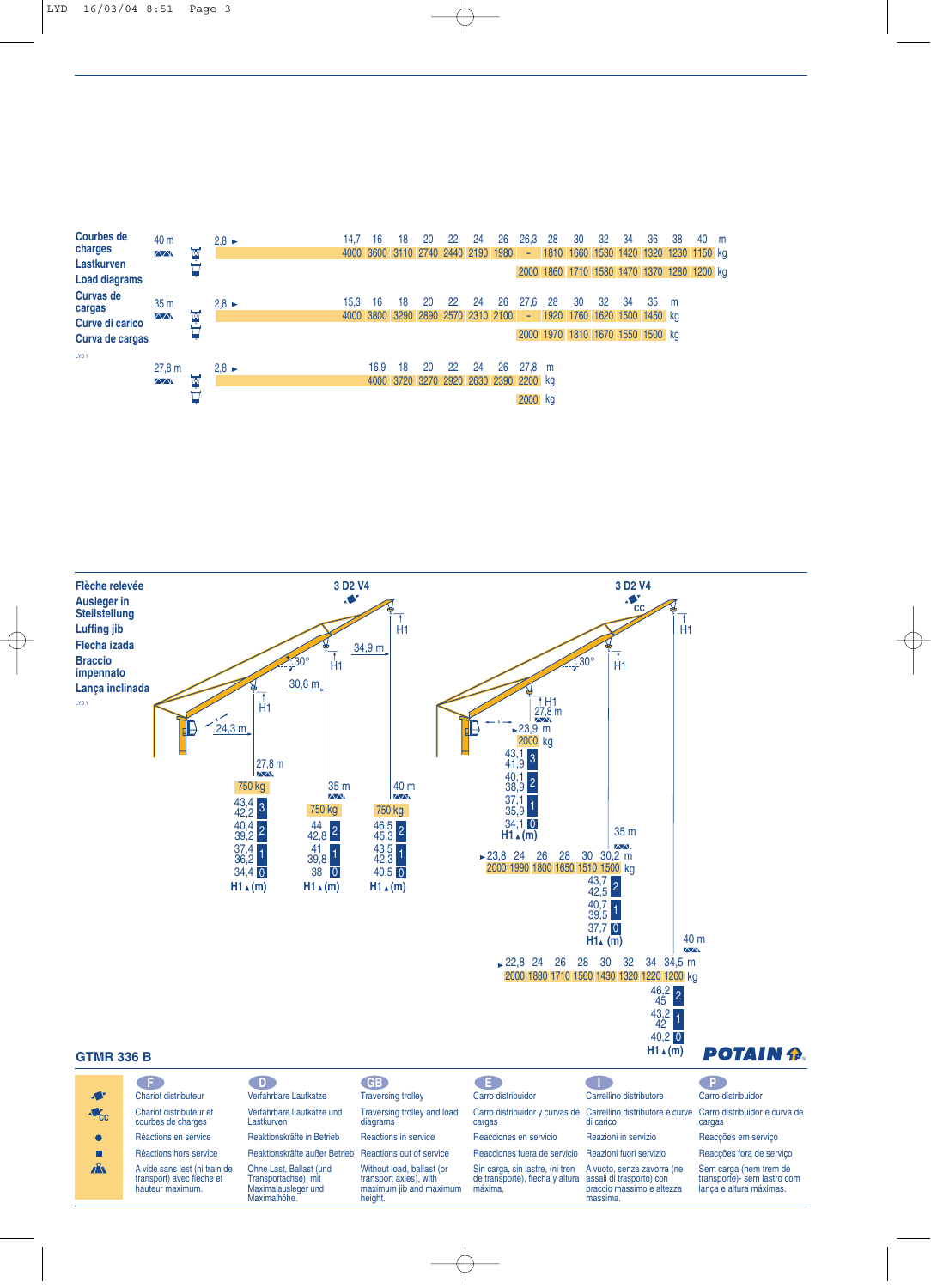| <b>Mécanismes</b><br><b>Antriebe</b>   |                                                                   |                                 |                     |                     |            |         | $\overline{\mathbf{w}}$ |      |      | $ch - PS$      | kW |
|----------------------------------------|-------------------------------------------------------------------|---------------------------------|---------------------|---------------------|------------|---------|-------------------------|------|------|----------------|----|
| <b>Mechanisms</b>                      |                                                                   |                                 |                     | $\mathbf{L}$        |            | $\star$ | $\Delta$                |      | 人    | hp             |    |
| <b>Mecanismos</b>                      | $\bullet$<br>$\overline{\mathbf{v}}$                              | <b>20 TDPC 10</b>               | m/min               | 8                   | 25         | 50      | 4                       | 12,5 | 25   | 20             | 15 |
| <b>Meccanismi</b><br><b>Mecanismos</b> |                                                                   |                                 | kg                  | 2000                | 2000       | 1300    | 4000                    | 4000 | 2600 |                |    |
| LYD <sub>1</sub>                       |                                                                   | <b>20 LVF 10</b>                | m/min               | 5                   | 25         | 50      | 2,5                     | 12,5 | 25   | 20             | 15 |
|                                        |                                                                   |                                 | kg                  | 2000                | 2000       | 1300    | 4000                    | 4000 | 2600 |                |    |
|                                        | $\blacksquare$                                                    | 3 D <sub>2</sub> V <sub>4</sub> | m/min               | $22 - 44$           |            |         |                         |      |      | 4              | 3  |
|                                        | $\bigodot$                                                        | <b>RCV 32</b>                   | tr/min U/min<br>rpm | $0 \rightarrow 0.8$ |            |         |                         |      | 4    | 3              |    |
|                                        | <b>THILLER</b><br>◂◙▸                                             | <b>TVD 122</b>                  | m/min               | 25                  |            |         |                         |      | 2x2  | $2 \times 1,5$ |    |
|                                        | $\Diamond \pi \Diamond$<br>m/min<br><b>TB 122</b><br>$R \geq 8$ m |                                 |                     | 25                  |            |         |                         |      | 2x2  | $2 \times 1,5$ |    |
|                                        | <b>IEC 38</b><br><b>CEI 38</b><br>$\blacktriangleleft$            |                                 |                     |                     | <b>kVA</b> |         |                         |      | íL.  |                |    |
|                                        | 400 V (+6% -10%) 50 Hz                                            |                                 |                     | 25 kVA              |            |         | 2000/14                 |      |      |                |    |



## **GTMR 336 B**

|                | - F 1                                                                              | D.                       | <b>GB</b>                                                 | . E.                                                       |                                                     |                                                      |  |  |  |
|----------------|------------------------------------------------------------------------------------|--------------------------|-----------------------------------------------------------|------------------------------------------------------------|-----------------------------------------------------|------------------------------------------------------|--|--|--|
|                | Levage                                                                             | Heben                    | Hoisting                                                  | Elevación                                                  | Sollevamento                                        | Elevação                                             |  |  |  |
| $\blacksquare$ | <b>Distribution</b>                                                                | Katzfahren               | <b>Trolleying</b>                                         | <b>Distribución</b>                                        | <b>Ditribuzione</b>                                 | Distribuição                                         |  |  |  |
| $\bigcirc$     | <b>Orientation</b>                                                                 | <b>Schwenken</b>         | Slewing                                                   | Orientación                                                | Rotazione                                           | Rotação                                              |  |  |  |
| <b>+0+</b>     | <b>Translation</b>                                                                 | Kranfahren               | <b>Travelling</b>                                         | Traslación                                                 | <b>Traslazione</b>                                  | Translacão                                           |  |  |  |
| <b>6 d</b>     | Conforme aux directives CEE Gemäss EWG-Richtlinien für<br>sur le niveau acoustique | den Schall-Leistungspege | In compliance with the EEC<br>Instructions on noise level | Conforme con las directivas<br>CEE sobre el nivel acustico | Conforme alle direttive CEE<br>sul livello acustico | Conforme as directivas CEE<br>sobre o nível acústico |  |  |  |
|                |                                                                                    |                          |                                                           |                                                            |                                                     |                                                      |  |  |  |

## **POTAIN for**